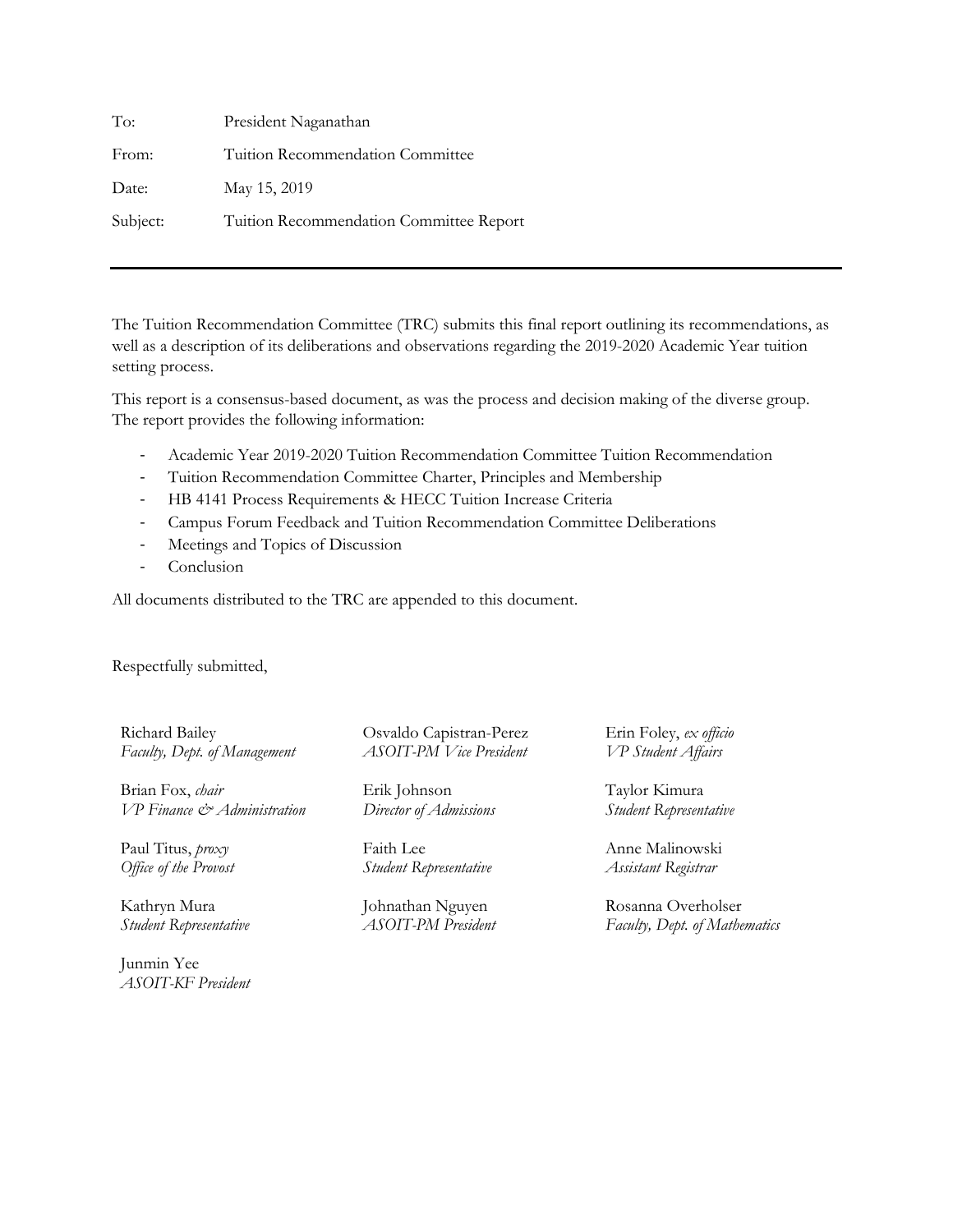

# **Oregon Institute of Technology**

**Tuition Recommendation Committee Academic Year 2019-2020**

**Tuition Setting Process Report**

May 15, 2019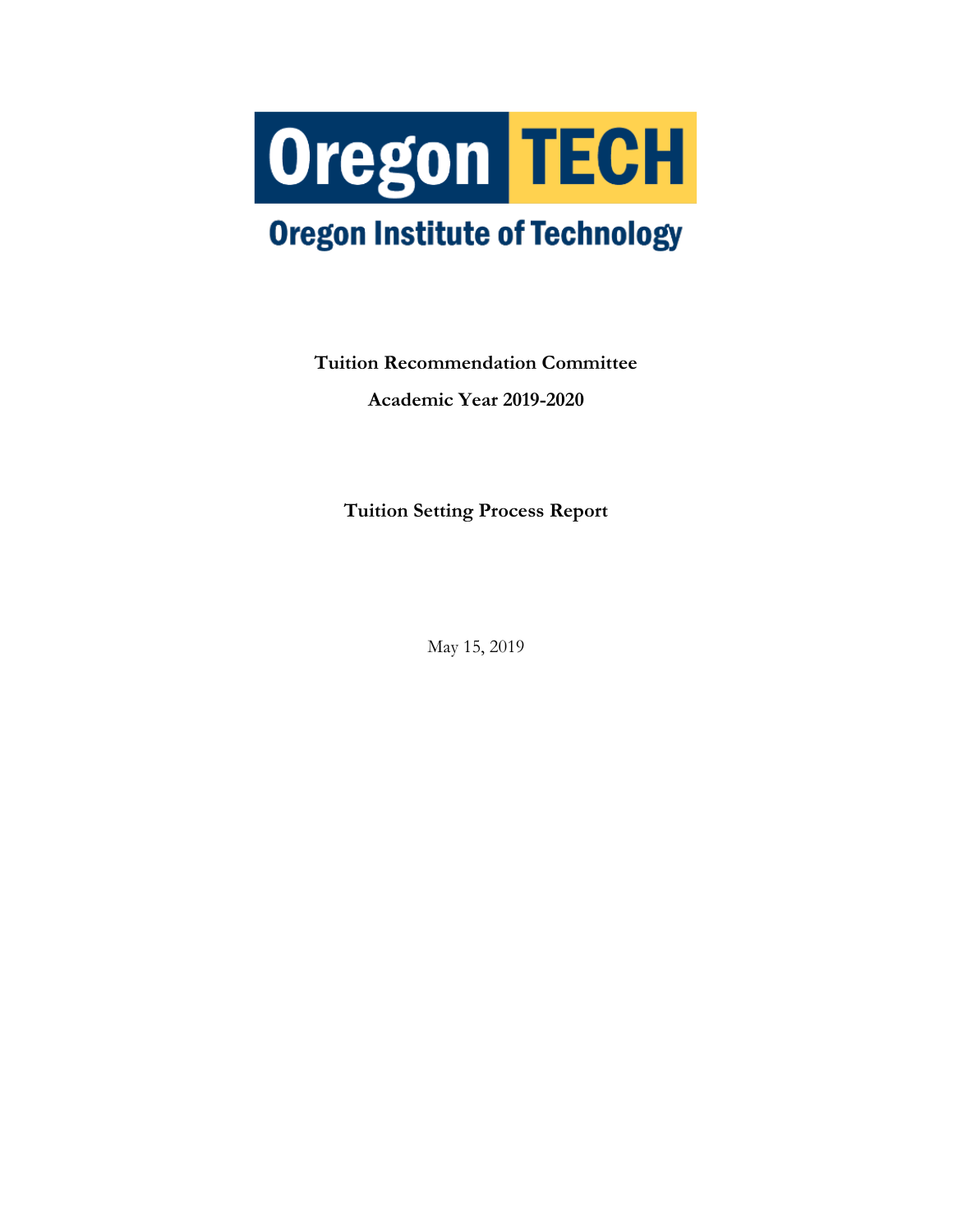### **Academic Year 2019-2020 Tuition Recommendation**

The Tuition Recommendation Committee (TRC), through an inclusive and consensus based process, has established a "middle path" tuition increase for the 2019-2020 Academic Year. This recommendation assumes state funding levels contemplated in the Co-Chairs of the Joint Committee on Ways and Means budget framework from March 2019 (Co-Chairs' Budget). The TRC discussed in significant depth Oregon Tech's remissions and scholarship system; its budget and alternative tuition scenarios if the Oregon Legislature approves, and the Governor signs, legislation that funds the Public University Support Fund (PUSF) in excess of the Co-Chairs Budget. These deliberations were guided by a set of principles established by the Committee with a particular focus on balancing the quality and return on investment of an Oregon Tech degree; and protecting all students, and in particular those most sensitive to tuition increases, from the unfortunate budget realities faced by the Committee and the university.

Specifically, in order to maintain the quality and strong return on investment an Oregon Tech education provides, ensure continued investments in equipment intensive programs, and create the space for increased levels of financial aid to support student affordability and completion, the TRC recommends changes in tuition for the 2019-20 academic year are as follows:

- Base undergraduate tuition: increase by 9% over current rates.
- Health Programs and Engineering & Technology Programs Differentials: increase by 5% from 25% to 30% premium on base undergraduate tuition.

The TRC also recommends increases in remissions of 1% of tuition during the 2019-2020 academic year. Though it is outside of the Committee's direct purview, after receiving feedback from students, the Committee encourages the President to prioritize investments in IT including, classroom and lab computer and technology replacement, WiFi systems, and other technology systems directly tied to improving the academic experience and enhancing student life.

If additional funds for the PUSF, beyond those outlined in the Co-Chairs' Budget, become available, the TRC discussed reducing tuition in the amount of 1%; and increases in remissions for every \$20 million dollars in additional state support. The TRC believes this is an important component of setting tuition while uncertainty exists regarding the total amount of state funding, and have thus incorporated it in the recommendation.

This recommendation is supported in a joint letter by the recognized student governments, the Associated Student of Oregon Institute of Technology – Klamath Falls (ASOIT-KF) and the Associated Students of Oregon Institute of Technology – Portland Metro (ASOIT-PM) dated May  $1, 2019.<sup>1</sup>$  $1, 2019.<sup>1</sup>$ 

<span id="page-2-0"></span> $\overline{a}$ <sup>1</sup> ASOIT 2019-2020 Tuition Recommendation Memo. May 1, 2019. [< https://oregontechsfstatic.azureedge.net/sitefinity](https://oregontechsfstatic.azureedge.net/sitefinity-production/docs/default-source/finance-and-administration-documents/trc/(2019-5-1)-asoit-tuition-recommendation-memo.pdf?sfvrsn=753307cd_2)[production/docs/default-source/finance-and-administration-documents/trc/\(2019-5-1\)-asoit-tuition-recommendation](https://oregontechsfstatic.azureedge.net/sitefinity-production/docs/default-source/finance-and-administration-documents/trc/(2019-5-1)-asoit-tuition-recommendation-memo.pdf?sfvrsn=753307cd_2)[memo.pdf?sfvrsn=753307cd\\_2>](https://oregontechsfstatic.azureedge.net/sitefinity-production/docs/default-source/finance-and-administration-documents/trc/(2019-5-1)-asoit-tuition-recommendation-memo.pdf?sfvrsn=753307cd_2)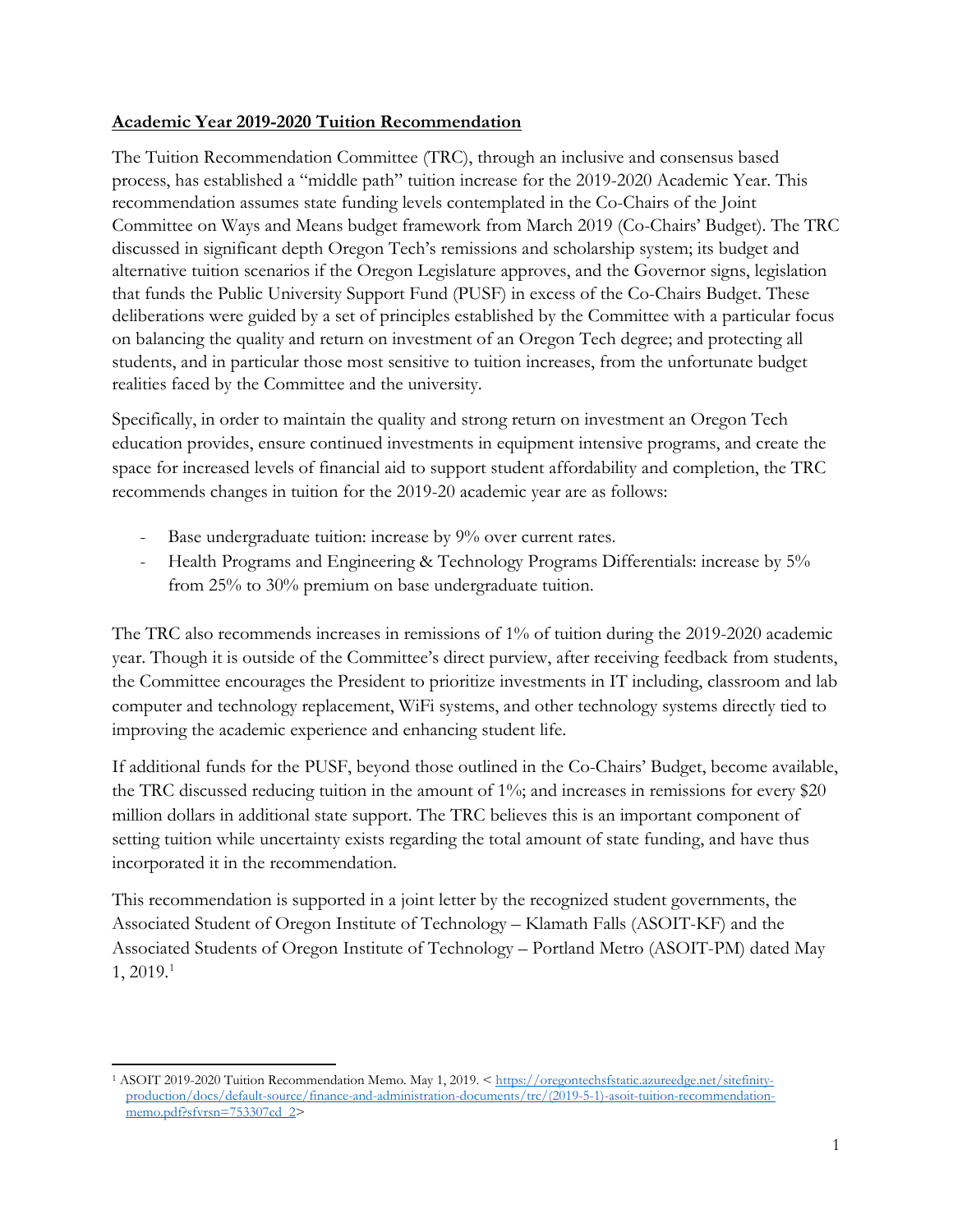## **Tuition Recommendation, Committee Charter, Principles and Membership**

The Tuition Recommendation Committee is established by Board of Trustees policy and is operationalized through a charter and committee membership approved by the president annually.

At its January 24, 2019 meeting, the Oregon Tech Board of Trustees amended its tuition policy to be in compliance with recent changes in Oregon Revised Statutes related to tuition setting. The Board Policy on Resident Undergraduate Tuition and Mandatory Enrollment Fee Process<sup>[2](#page-3-0)</sup> establishes a minimum number of meetings, public forums and notification requirements to the student body. The policy also outlines the President, or President's or designee's responsibility to support and provide information to the TRC related to the budget of the university and impact of state funding. The Board Policy further assigns the TRC the role of recommending to the President changes in tuition and conveying the substance of the group's deliberations and feedback provided at campus open forums.

Oregon Tech's President annually approves charters and membership of university standing committees, commissions and councils<sup>3</sup>. Administrative members of the TRC are appointed by the president and student members are appointed by the Vice President of Student Affairs in consultation with the ASOIT. There are certain membership requirements established by HB 4141 (2018). These are incorporated into university policy by the Board of Trustees and were followed when establishing the composition of the committee. The TRC Charter, as approved by the President, is as follows:

The Tuition Recommendation Committee is responsible for recommending the tuition and mandatory fee rates to the President who must in turn report and recommend mandatory tuition and fee to the Board of Trustees in accordance with ORS 352.102. The Board of Trustees shall request that the President transmit to the Board the joint tuition recommendation of the President and the recognized student government.

This committee is comprised of six students representing both the Klamath Falls and Portland-Metro campuses and is appointed by the ASOIT president(s), two of which represent ASOIT and two of which represent historically underserved students of the university, as defined by the university; the Fiscal Operations Advisory Council (FOAC) chair and at least two administrators. Any changes to the Committee structure required by ORS 352.102, subsequent controlling statutes or Board Policy may be made without notification. The President shall designate one member to chair the committee.

Before making any recommendation to increase tuition and mandatory fees, but especially when the proposed increase is more than five percent annually, the

 $\overline{a}$ 

<span id="page-3-0"></span><sup>2</sup> Oregon Institute of Technology Board of Trustees' Policy on Resident Undergraduate Tuition and Mandatory Enrollment Fee Process. January 24, 2019. < [https://oregontechsfstatic.azureedge.net/sitefinity](https://oregontechsfstatic.azureedge.net/sitefinity-production/docs/default-source/board-of-trustees-documents/2019-meetings/january/policy_tuition-and-fee-process_amended-2019-01-24.pdf?sfvrsn=cc26d5c_2)[production/docs/default-source/board-of-trustees-documents/2019-meetings/january/policy\\_tuition-and-fee](https://oregontechsfstatic.azureedge.net/sitefinity-production/docs/default-source/board-of-trustees-documents/2019-meetings/january/policy_tuition-and-fee-process_amended-2019-01-24.pdf?sfvrsn=cc26d5c_2)[process\\_amended-2019-01-24.pdf?sfvrsn=cc26d5c\\_2>](https://oregontechsfstatic.azureedge.net/sitefinity-production/docs/default-source/board-of-trustees-documents/2019-meetings/january/policy_tuition-and-fee-process_amended-2019-01-24.pdf?sfvrsn=cc26d5c_2)

<span id="page-3-1"></span><sup>3</sup> Oregon Tech: Standing Committees, Commissions, and Councils. August 2018. [<https://oregontechsfcdn.azureedge.net/oregontech/docs/default-source/faculty-staff-documents/councils](https://oregontechsfcdn.azureedge.net/oregontech/docs/default-source/faculty-staff-documents/councils-commissions-committees/standing-committees/2018-19-standing-committees.pdf?sfvrsn=35d16567_10)[commissions-committees/standing-committees/2018-19-standing-committees.pdf?sfvrsn=35d16567\\_10>](https://oregontechsfcdn.azureedge.net/oregontech/docs/default-source/faculty-staff-documents/councils-commissions-committees/standing-committees/2018-19-standing-committees.pdf?sfvrsn=35d16567_10)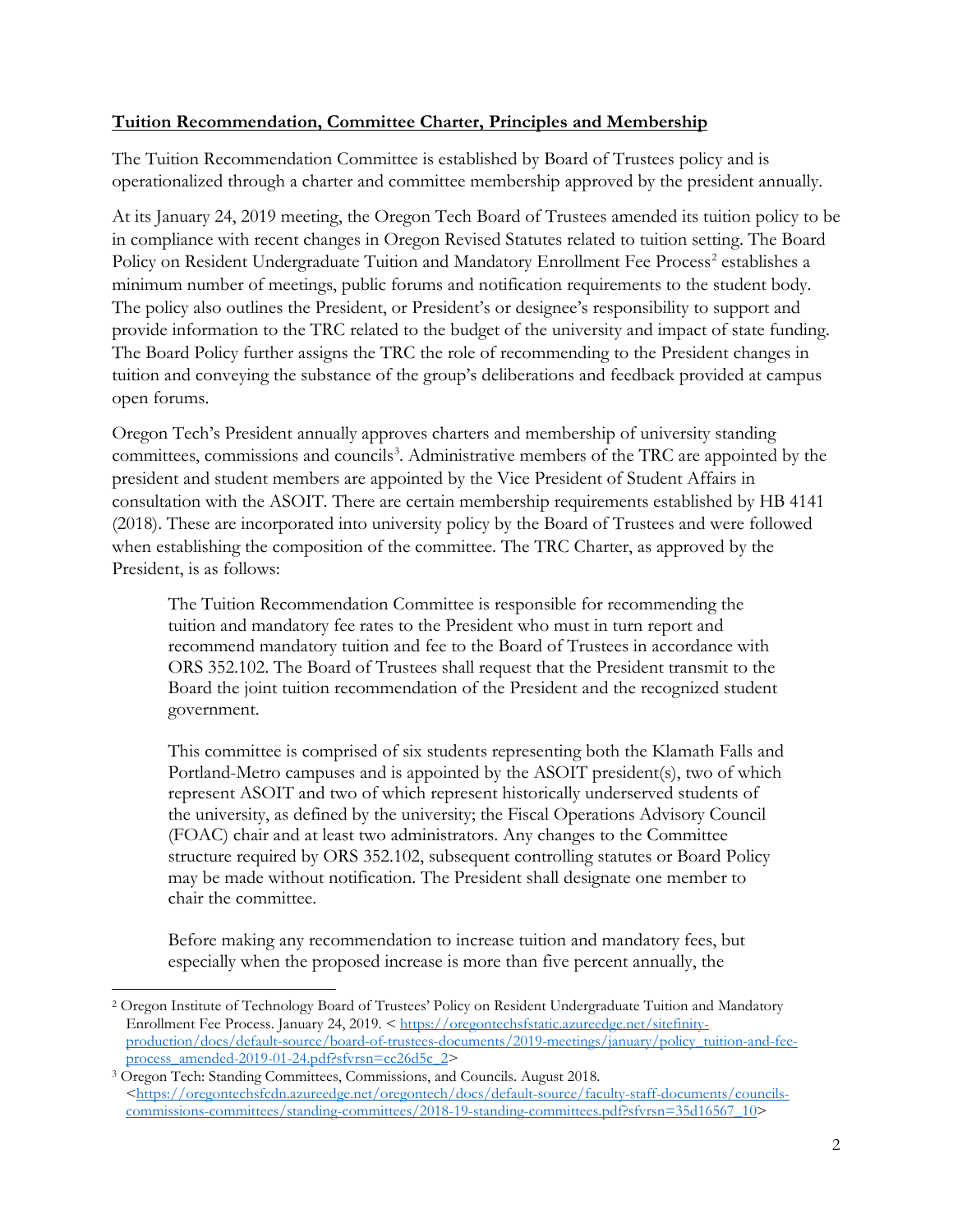Committee must document its consideration of the impact on students, and the necessity of the increase in achieving the mission of the University. The Committee shall provide meaningful opportunities for members of the student government and students at large to participate in the process and deliberations.

The committee will meet at least twice during January – February. Its meetings shall be open to the public and broad notification of the meetings shall be made to the university community. The committee will consider the guidelines provided by the Board, information provided by the Administration, and such other matters as shall seem appropriate.

The membership and affiliation of the Tuition Recommendation Committee is listed below:

| Name                                                                                                | Affiliation                                             | Campus Location |  |
|-----------------------------------------------------------------------------------------------------|---------------------------------------------------------|-----------------|--|
| Brian Fox, Chair                                                                                    | Vice President for Finance and Administration           | Klamath Falls   |  |
| Richard Bailey                                                                                      | Faculty, Department of Business Management, ETM         | Klamath Falls   |  |
| Osvaldo Capistran-Perez                                                                             | <b>ASOIT Vice President</b>                             | Portland-Metro  |  |
| Erin Foley (ex-officio)                                                                             | Vice President for Student Affairs and Dean of Students | Klamath Falls   |  |
| Ernesto Hernandez                                                                                   | Student Representative                                  | Klamath Falls   |  |
| Erik Johnson                                                                                        | Director of Admissions                                  | Klamath Falls   |  |
| Taylor Kimura                                                                                       | <b>Student Representative</b>                           | Klamath Falls   |  |
| Gary Kuleck*                                                                                        | Provost and Vice President for Academic Affairs         | Klamath Falls   |  |
| Faith Lee                                                                                           | Student Representative                                  | Klamath Falls   |  |
| Anne Malinowski                                                                                     | Assistant Registrar                                     | Portland-Metro  |  |
| Kathryn (Katie) Mura                                                                                | <b>Student Representative</b>                           | Klamath Falls   |  |
| Johnathan Nguyen                                                                                    | <b>ASOIT President</b>                                  | Portland-Metro  |  |
| Rosanna Overholser                                                                                  | Faculty, Department of Mathematics, HAS                 | Klamath Falls   |  |
| Junmin Yee                                                                                          | <b>ASOIT President</b>                                  | Klamath Falls   |  |
| *Provost Kuleck appointed Paul Titus to act by proxy for the Office of the Provost for TRC process. |                                                         |                 |  |

The Committee was supported by, and is grateful to a key set of staff members, from varying units across the university, tasked with providing information to the Committee, these include the following:

| <b>Name</b>           | Affiliation                                          | <b>Campus Location</b> |
|-----------------------|------------------------------------------------------|------------------------|
| Cindy Childers        | Business Affairs Office                              | Klamath Falls          |
| Karissa Guthrie       | <b>Business Affairs Office</b>                       | Klamath Falls          |
| Jaron Hartman         | <b>Institutional Research</b>                        | Klamath Falls          |
| <b>Brittany Miles</b> | Government Affairs                                   | Portland-Metro         |
| Stephanie Pope        | Budget and Planning Office & Business Affairs Office | Klamath Falls          |
| Farooq Sultan         | <b>Institutional Research</b>                        | Klamath Falls          |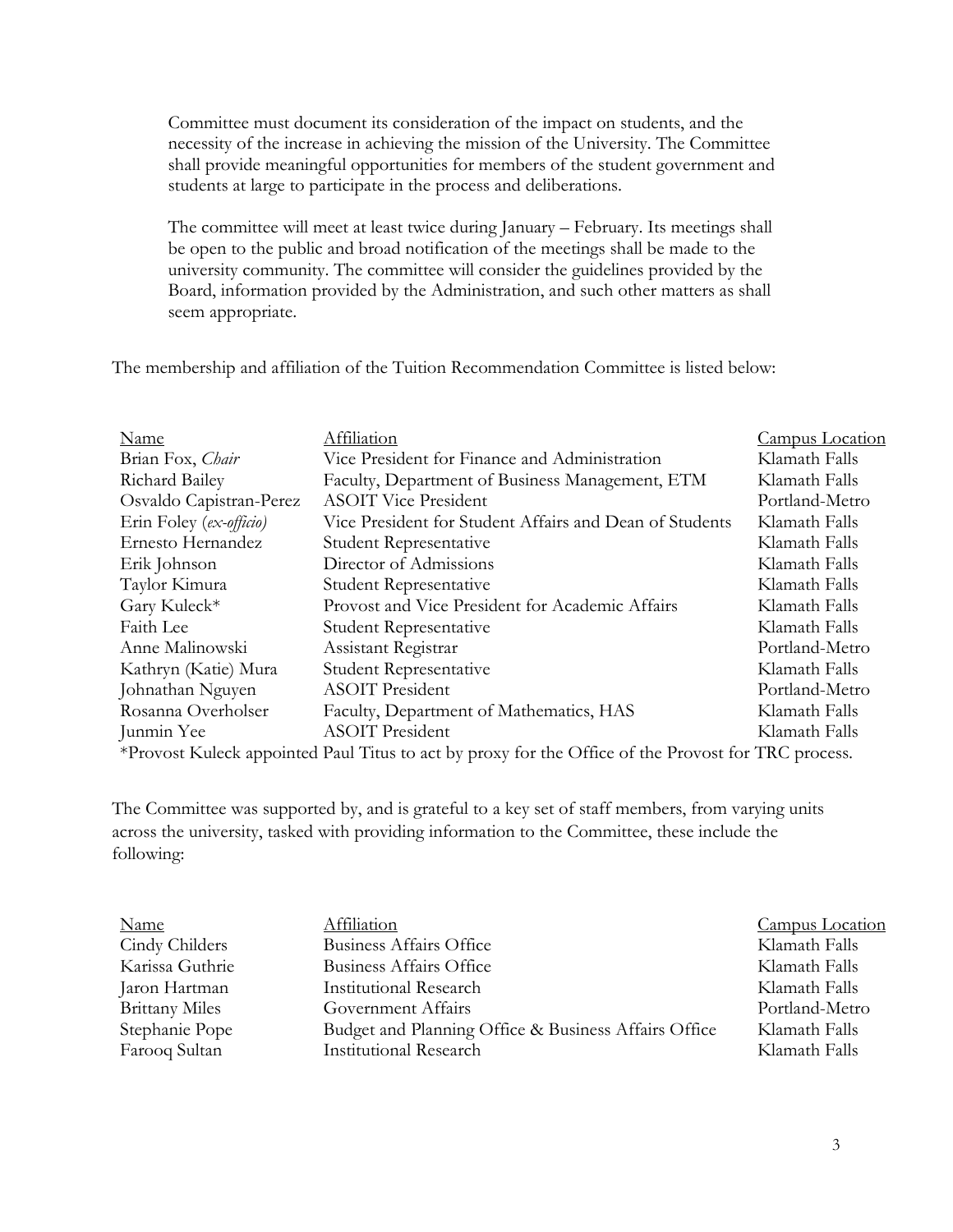At the TRC's first meeting on November 27, 2018, the Committee discussed and approved, by consensus, a set of governing principles and process guidelines for the tuition development process. These guidelines established both *how* the group would conduct its meetings and engagements with students throughout the development and decision making process and, importantly, *what* priorities it had to balance in recommending tuition levels to the President for the 2019-20 Academic year. These principles were referenced or reviewed at every TRC meeting and in all campus and community forums, as these were integral to the TRC's deliberations. The TRC Guiding Principles and Process Guidelines<sup>[4](#page-5-0)</sup> are as follows:

Guiding Principles:

- Consider long-term factors when recommending the single year decisions (important to have a forward looking vision)
- Recognize the importance of affordability for students
- Tuition levels should be developed using data and information, including internal budget, comparator institutions, and external cost indices
- Ensure we maintain the current service level, quality and support that Oregon Tech provides to students

Process Framework:

- Communicate openly and transparently with all stakeholders
- The committee will utilize data and information throughout the process
- Communicate respectfully and ask questions

## **HB 4141 Process Requirements & HECC Tuition Increase Criteria**

During the 2018 Legislative Session, House Bill (HB) 4141 was passed and signed into law.<sup>5</sup> HB 4141 outlines certain requirements for the composition of each university's tuition advisory body and the process by which it operates.

Oregon Tech has a long and successful history of an inclusive tuition setting process, including students, faculty and administrative staff. The Oregon Tech Board of Trustees' policy on tuition setting and the presidential charge of the TRC included in the Oregon Tech Committees, Commissions, and Councils (2018-19) are in alignment with the requirements of HB 4141. Below is an analysis of the requirements outlined by HB 4141, and the steps taken by the TRC to meet these requirements.

*Section 2(1)* requires that each public university establish "...an advisory body to advise the president of the university on the president's recommendation to the governing board regarding tuition and mandatory enrollment fees for the upcoming academic year."

<span id="page-5-0"></span> $\overline{a}$ <sup>4</sup> 2019 Tuition Recommendation Committee Charter and Principles. January 25, 2019. < [https://oregontechsfstatic.azureedge.net/sitefinity-production/docs/default-source/finance-and-administration-](https://oregontechsfstatic.azureedge.net/sitefinity-production/docs/default-source/finance-and-administration-documents/trc/(2019-1-25)-1-trc-committee-charge-and-process-requirements.pdf?sfvrsn=fa03212b_2)

<span id="page-5-1"></span>[documents/trc/\(2019-1-25\)-1-trc-committee-charge-and-process-requirements.pdf?sfvrsn=fa03212b\\_2>](https://oregontechsfstatic.azureedge.net/sitefinity-production/docs/default-source/finance-and-administration-documents/trc/(2019-1-25)-1-trc-committee-charge-and-process-requirements.pdf?sfvrsn=fa03212b_2) 5 House Bill 4141 (2018). April 3, 2018. [<https://olis.leg.state.or.us/liz/2018R1/Downloads/MeasureDocument/HB4141/Enrolled>](https://olis.leg.state.or.us/liz/2018R1/Downloads/MeasureDocument/HB4141/Enrolled)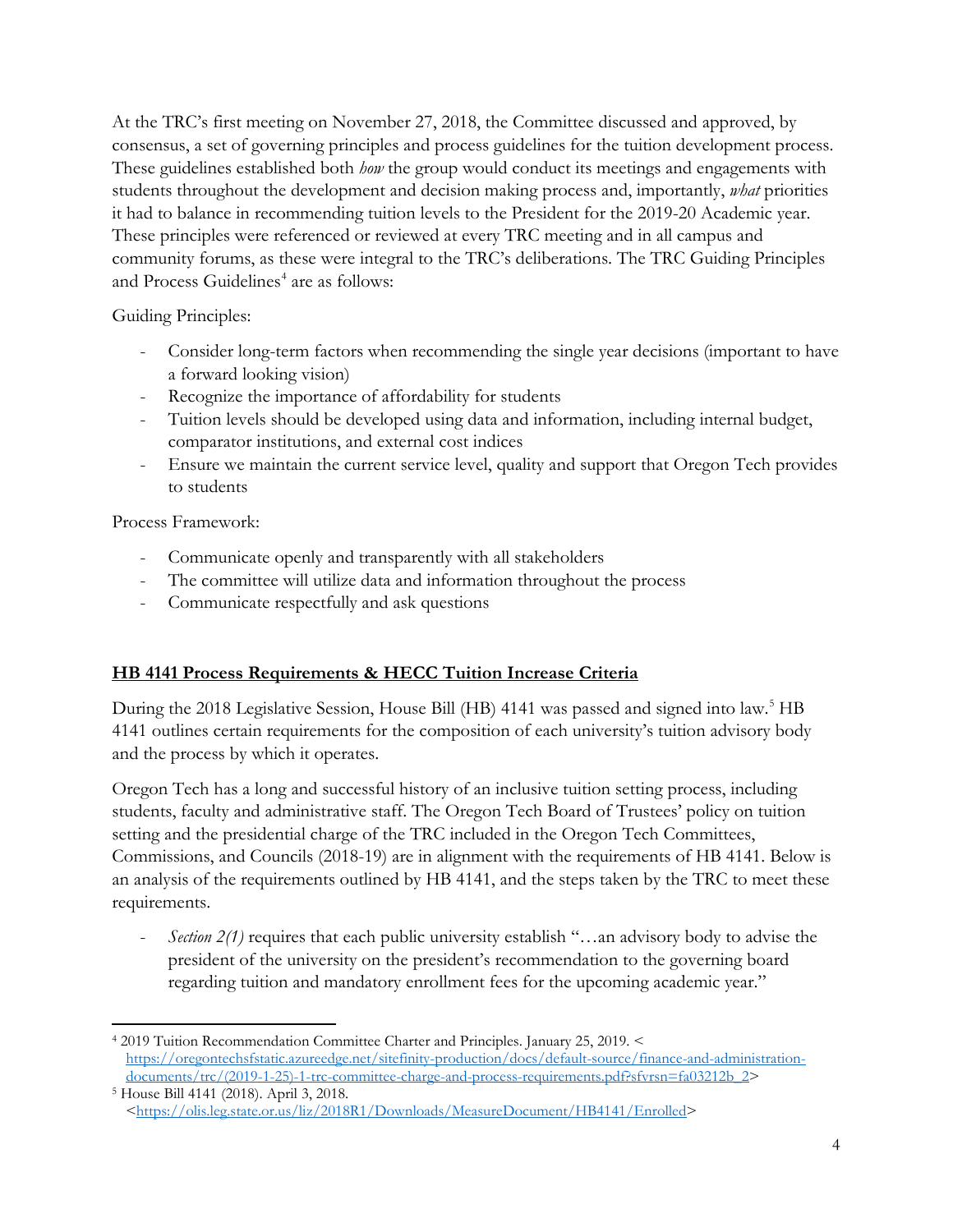- o The TRC is the advisory body, as contemplated by HB 4141 for Oregon Tech.
- Section 2(2) outlines certain requirements regarding committee membership and "...establish a written document describing the role of the advisory body[.]"
	- o This was accomplished through the distribution of membership as agreed to between the Vice President of Student Affairs and ASOIT for student members, and as assigned by the president for faculty and administrative members of the Committee. The president's charge for the committee and the Oregon Tech Board of Trustees' Policy on Resident Undergraduate Tuition and Mandatory Enrollment Fee Process outline the role and relationships of the advisory body, the university, the President and the Board of Trustees in the tuition setting process.
- *Section 2(3)* includes training requirements regarding the university's budget, state appropriations and mechanisms of their distribution, historical relationships between state appropriation and tuition for Committee members.
	- o Training requirements under this section were accomplished through a series of meetings at the outset of the TRC process spanning from November 2018 through February 2019 when tuition setting deliberations began. High level information regarding these topics were provided to the student body during the first and second tuition forums held on each primary campus location to ensure participants had sufficient background information to meaningfully participate in the deliberation and recommendation process.
- *Section 2(4)* requires the university provide "[a] plan for how the university is managing its costs on an ongoing basis and how resident tuition and mandatory enrollment fees may be decreased if the public university receives more moneys from the state than anticipated."
	- o Information on how the university is managing its cost structure was incorporated into the TRC's deliberations through modeling the medium-term impact of different tuition and state appropriation scenarios in relation to known and anticipated cost drivers and then identifying required use of reserves or budget cuts necessary to maintain the financial integrity of the university. This task is challenged by the need for consistent replacement and updating of high-cost equipment in the university's technology focused programs, and the fact that the university continues to grow in enrollment and complexity. The TRC incorporated a recommendation related to reductions in tuition with incremental increases in state funding for the PUSF into its tuition recommendation.
- *Section 2(5)* requires the advisory body, if its recommendation is to increase tuition and mandatory enrollment fees greater than five percent, to document the impact on historically underserved students, the mission of the university.
	- o The TRC accomplished these requirements through material provided by the university and TRC deliberations, establishing three tuition scenarios with varying levels of cuts, use of reserves, tuition and remission levels. The TRC allowed for broad student engagement and discussion of such scenarios, including how increasing tuition and the use of increased remissions would offset these impacts.
- *Section 2(6)* requires that the TRC "[p]rovide meaningful opportunities" for the student government and students more broadly to participate in the TRC process and deliberations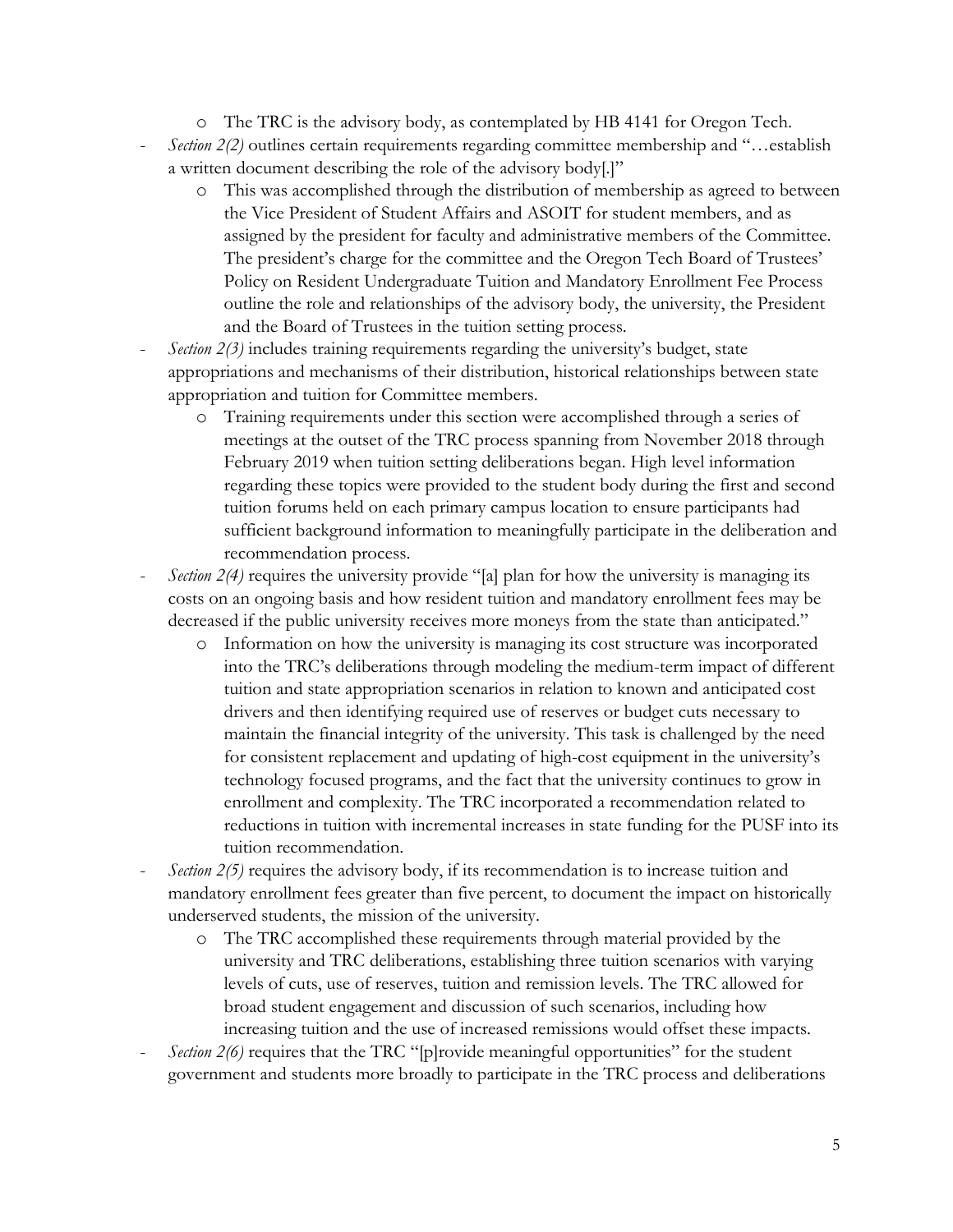and report such deliberations in writing to the President. The written report must provide any minority report requested by a member of the advisory body.

- o ASOIT Leadership from both the Portland-Metro and Klamath Falls campuses were members of the TRC. During the deliberation process, the TRC held meetings that were open to the campus community and public generally, as well as multiple student forums on both campus locations, specifically designed to elicit student feedback and incorporate it into committee deliberations. This feedback is posted on the TRC's website. At Oregon Tech as a further step to involve ASOIT, the student government is requested to provide a final tuition recommendation to the President outside of the TRC's recommendation to ensure that students are highly involved in the process. This document constitutes the TRC's written report as required by HB 4141. No member of the advisory body has requested the inclusion of, or submitted, a minority report.
- *Section 2(7)* requires the university establish a website including all material provided by the university and utilized by the advisory body during its deliberations.
	- o The university hosted and advertised a website for the TRC, [www.oit.edu/trc,](http://www.oit.edu/trc) and ensured that it was easy and simple for students to find the website. This website includes all material, meeting minutes and tuition setting calendars. This website also includes links so that students or members of the public could join meetings remotely if they were not able to make it to either the Klamath Falls or Portland-Metro campuses.

At the Higher Education Coordinating Commission's (HECC's) December 13, 2018 meeting, the Commission approved criteria to be utilized in determining whether or not a proposed tuition increase of greater than five percent is appropriate, as is required by Oregon Law. [6](#page-7-0) Barring extreme or unforeseen circumstances, these criteria will be the only criteria utilized by the Commission in evaluating tuition increases. The university's compliance with the criteria will be judged using a "reasonableness" standard and determined using the totality of the institution's submission. The TRC was briefed on the draft HECC criteria at its first meeting in November 2018 and again with the final HECC approved criteria at its January 2019 meeting. These criteria are split into three areas of focus, and are outlined below. A brief description of the TRC's steps taken to ensure that Oregon Tech met the criteria is also provided.

*Focus Area One: Fostering an Inclusive and Transparent Tuition-Setting Process*. Specifically, the institution must demonstrate that students had multiple opportunities to engage in the tuition-setting process, and that information about the tuition-setting process was easily accessible and in compliance with HB 4141.

The TRC is comprised of primarily students and held multiple tuition forums on both the Portland-Metro and Klamath Falls campuses. These forums were sponsored and organized by the respective campus student government and advertised heavily in written and electronic communications and through multiple channels, including email, website,

 $\overline{a}$ 

<span id="page-7-0"></span><sup>6</sup> Higher Education Coordinating Commission. University Tuition Increase Criteria. December 13, 2018. < [https://www.oregon.gov/highered/about/Documents/Commission/COMMISSION/2018/13%20December%202](https://www.oregon.gov/highered/about/Documents/Commission/COMMISSION/2018/13%20December%202018/12.1a%20AI%20Tuition%20Increase%20Criteria%20updated%2012-11-18.pdf) [018/12.1a%20AI%20Tuition%20Increase%20Criteria%20updated%2012-11-18.pdf>](https://www.oregon.gov/highered/about/Documents/Commission/COMMISSION/2018/13%20December%202018/12.1a%20AI%20Tuition%20Increase%20Criteria%20updated%2012-11-18.pdf)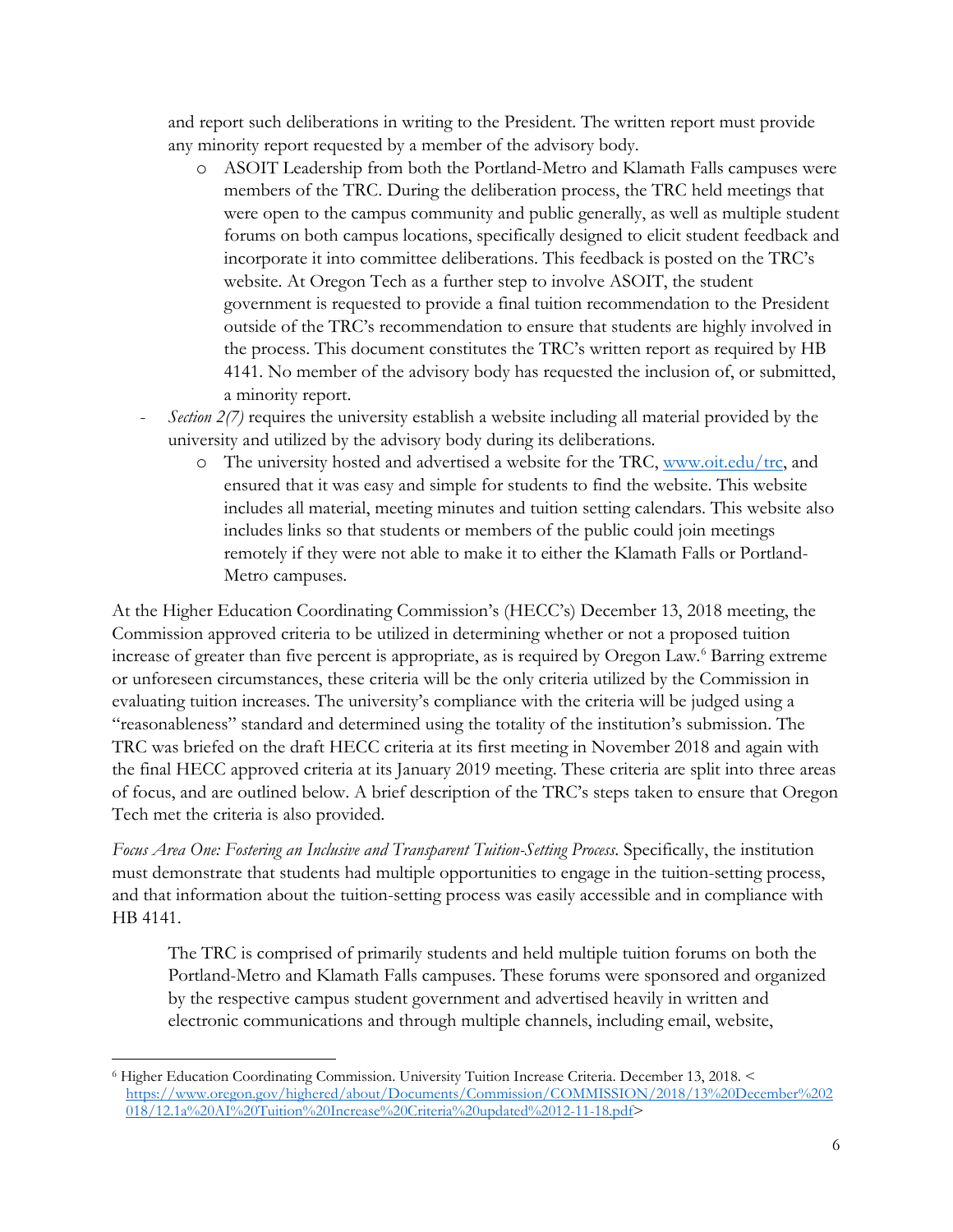electronic and hardcopy newsletters, student mobile apps, and information screens across campuses. All TRC material and meetings were publically posted on the TRC's website and material was available electronically. Means for feedback from students, either electronically or in person, were provided and supplied to the Committee. All process requirements of HB 4141 were met, as outlined previously in this document.

*Focus Area Two: Safeguarding Access and Support for Degree Completion by Historically Underrepresented Students*. Specifically, the institution must demonstrate the impacts of tuition increases above and below five percent on remission programs and support services for underrepresented students; and that the university has a plan for reducing tuition if there is additional state funding available.

The TRC considered multiple tuition scenarios, including some at the five percent threshold and others significantly above. Because of the TRC's principles which required it to balance the impact of tuition increases on students with maintaining the quality, return on investment and current levels of service at Oregon Tech it was determined that increases of tuition at or below five percent would endanger the very reason students enroll at Oregon Tech – its high quality, high value programs. The committee heard from the university's financial aid administrator about remission programs, including funding levels and design in order to evaluate the impact of tuition increases and remission programs on underrepresented students. The TRC has discussed and made recommendations related to both tuition and remission levels as well as how to reduce tuition levels and/or increase remission levels if there is additional state support. These are outlined in the TRC recommendation and incorporated in the ASOIT tuition recommendation to the President.

*Focus Area Three: Financial Conditions Demonstrating the Need for Resident, Undergraduate Tuition to be Increased More than 5%*. Specifically, the university is required to explain the cost drivers and revenue dynamics that are causing tuition to increase above five percent and the impact on the university's mission; and that the university is implementing cost containment efforts.

The TRC began its tuition development process by examining the composition of the university's budget and the forces acting on all major budget categories, many of which are direct responses to meeting both the university's mission of statewide polytechnic education and the HECC's focus areas, including broad access to and completion from high quality degree programs in a broad and equitable manner. Recommending increases in tuition rates below five percent during a budget cycle in which state imposed cost increases related to retirement and health care expenses are increasing dramatically and are not being funded, was quickly determined by the TRC to be impractical and damaging to students and the university. All tuition recommendation scenarios brought forward by the committee to students required significant use of reserves and cuts in operating expenses. The TRC's direct purview does not include the development of a university budget. However, it recognizes that tuition increases at the recommended level will necessitate ongoing reductions in operating expenses. It has made a recommendation to the President to increase investments in certain areas, including remissions and spending on IT equipment directly related to the student experience, including classroom technology and equipment.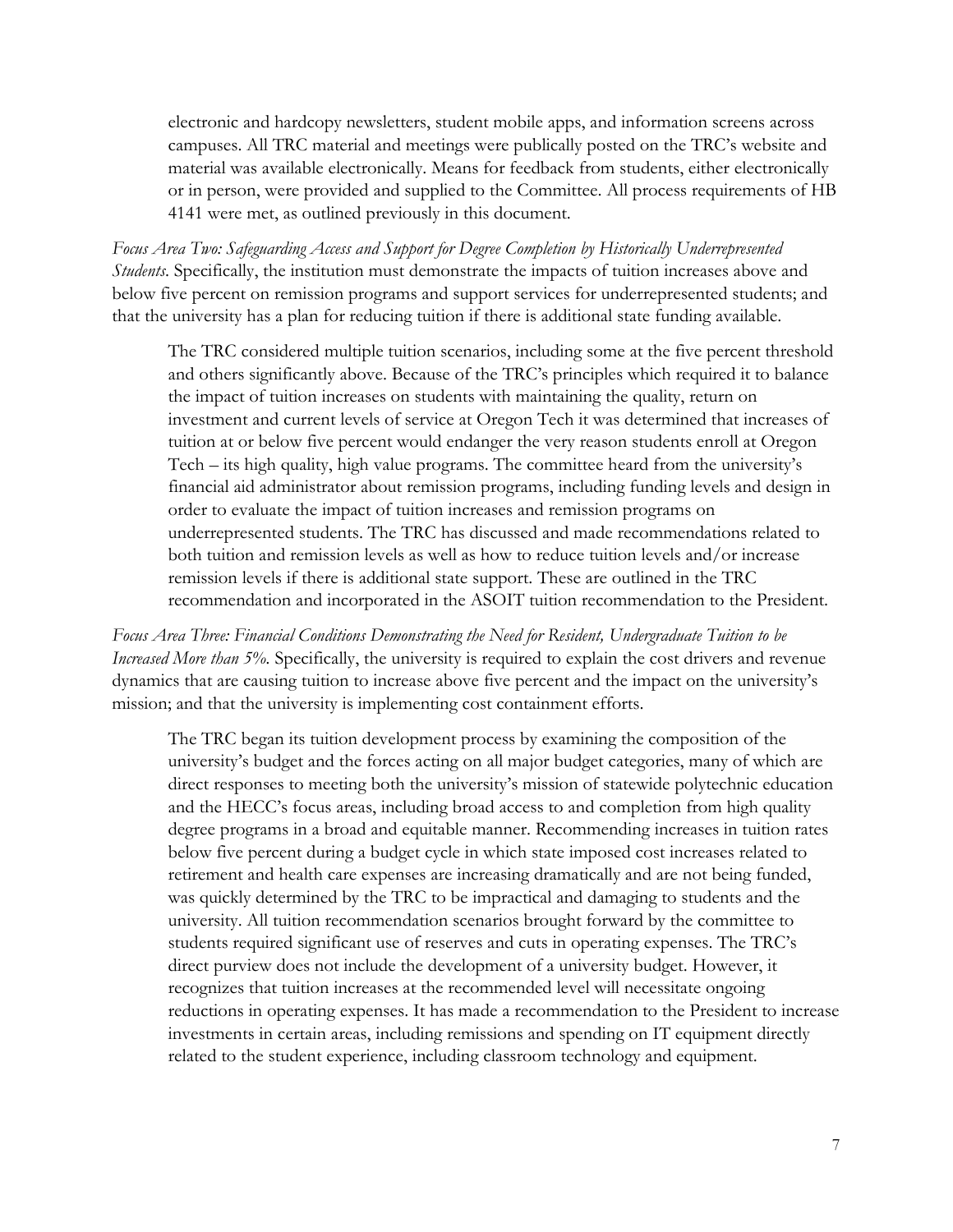It is the TRC's belief that the university has, through its good faith efforts, met the HECC Tuition Increase Criteria given the depth and breadth of information provided to the TRC by the university and through the TRC's deliberations and outreach to students.

#### **Campus Forum Feedback and Tuition Recommendation Committee Deliberations**

As noted earlier in the report, during the TRC's first two meetings it established a set of guiding principles and process framework. The guiding principles were established to support the deliberation process and ensure the Committee was able to bring into the conversation the type of data and information necessary to provide an informed recommendation, and establish what objectives were important to balance. These principles helped the Committee navigate the *what* of its charge. Conversely, the process framework provided guidance regarding the *how* of its deliberations. Both were reviewed or mentioned during each TRC meeting and described to the campus during the open forums.

In order to make an informed recommendation to the President the TRC utilized its first several meetings to familiarize itself with the university's current and historical budget and the drivers, which are affecting major budget categories, including both revenues and expenses. This process included learning about the legislative and political processes and timelines, which lead to the allocation of funds to the PUSF as well as how the PUSF is distributed to each university in the state. The tuition setting process this year was slowed significantly by the level of uncertainty created by multiple PUSF recommendations from the Governor, discussions regarding revenue enhancement packages from the Oregon Legislature, and finally from increased review of certain funding items within the Co-Chair's Budget Framework like the Engineering Technology Sustaining Fund, Sports Lottery and the Oregon Renewable Energy Center. When combined, this caused the TRC to delay its work significantly, and precipitated a request by the TRC to delay the Board of Trustee's consideration of tuition from its March 21, 2019 meeting to its May 30, 2019 meeting.

The effort of the TRC to understand in detail the budget, state finance drivers, allocation methodology, and importantly tuition and remission history of the university allowed it to understand more deeply the budget hydraulics which are causing increases in overall costs at Oregon Tech; and in particular cost increases in areas outside of the university's control such as mandated retirement (PERS) and healthcare (PEBB) benefits for employees; and through investments in the university's core teaching mission which are driving changes in the operating budget. Because increases in PERS and PEBB are also negatively impacting other portions of the state budget, it is unlikely that the state will be able to invest sufficient resources to shield students from paying for these costs, which have little or no direct positive impact on student success. These budget dynamics were presented to students at the first two campus forums on both campuses.

Because the TRC laid out a series of principles, which included balancing three major items - student affordability, the quality of programs within the university and the long-term impact of a single-year decisions (tuition for the 2019-20 Academic Year) -- the committee was able to approach a recommendation by creating a balanced approach. This included increases in tuition, recommending ongoing cuts to the universities operating budget and use of reserves to stabilize changes in the short-term.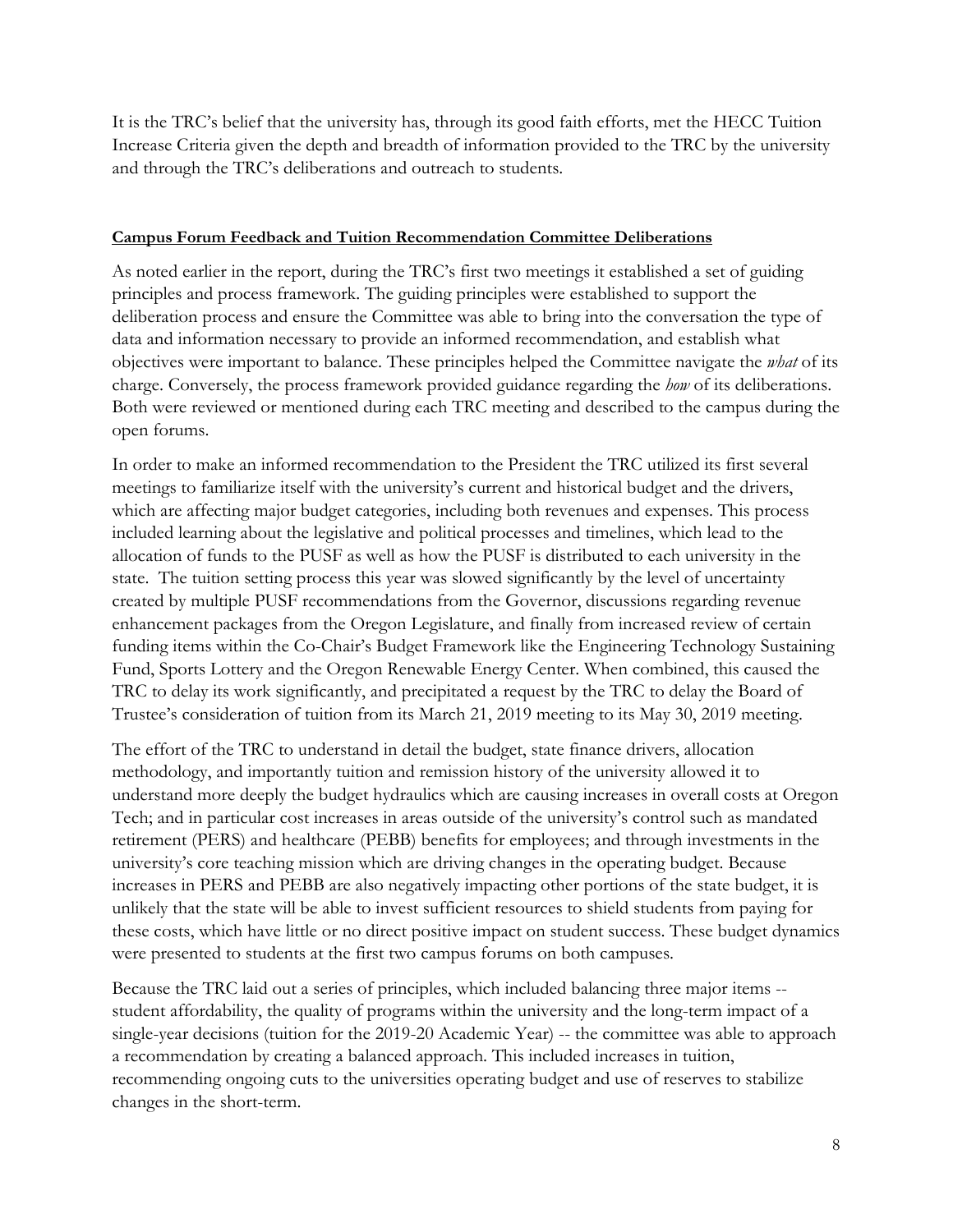During the final two campus forums on each primary campus location, the TRC presented a range of options with varying levels of impacts designed to close Oregon Tech's significant budget gap in the next fiscal year. These included tuition increases ranging from 7% to 15%. The forums were hosted by ASOIT leaders on both campuses and designed to elicit feedback from participants.

At the campus forums it became clear that students were concerned that tuition increases of such magnitude were being considered, or were necessary. However, there was broad understanding that maintaining the high level of quality and return on investment of an Oregon Tech degree was as important as price for most students. Students generally understood that merely maintaining the university's quality and strong reputation was insufficient, but continuing to grow and strengthen the university would serve them in the future as their degree became more valuable, and would also serve future students.

Part of maintaining and enhancing the quality of education at Oregon Tech includes investing in state-of-the-art equipment in all degree fields and programs. This is only possible if the university is fiscally sound.

There was significant frustration on the part of students that the state was not stepping up to its responsibility to fund universities at levels which offset the mandatory cost increases imposed by past legislative choices. Because of this, students at Oregon Tech have shown their interest and willingness to become involved in the political process to help persuade legislators of the importance of funding universities and in turn students. ASOIT and the university are providing opportunities such as participation in TRU Day at the Capitol, where students can directly advocate university needs to legislators, as well providing links for students to easily call or write letters to their representatives and senators.

Given that state funding at the Co-Chair's Budget Framework level is not sufficient to keep the university on strong fiscal footing without tuition increases in excess of five percent, students at the open forums were supportive of the TRC's "middle path" tuition increase. This included three additional conditions below.

That the university should:

- Make investments to support continued increases in remissions and scholarships that support students who are in need of additional support;
- continue to make investments in equipment and IT systems that have a direct and positive impact on students' experience and education; and
- establish a schedule of reductions in tuition levels if the state were to provide additional investments in the PUSF (see below for details).

This approach provides a balanced approach which will help to sustain the university over the longterm for the benefit of current and future students and was included in the TRC recommendation.

## **Conclusion**

After significant deliberation and discussion spanning nearly five months and all three academic terms, the TRC has completed its charge as outlined by the President, and to the extent possible met